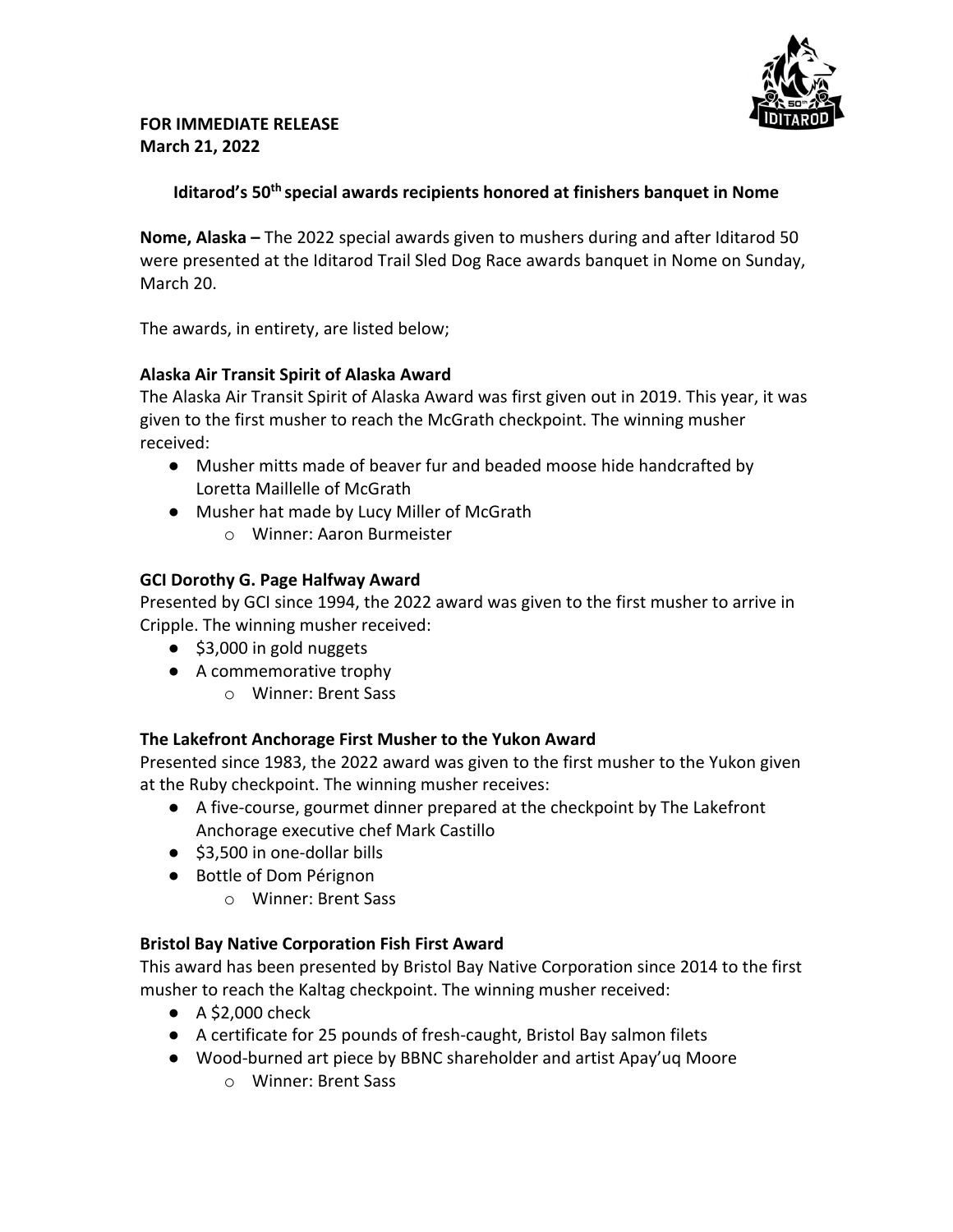

### **Ryan Air Gold Coast Award**

The Ryan Air Gold Coast Award was first given out in 2019. It is given to the first musher to reach the Unalakleet checkpoint. The winning musher received:

- One ounce in gold nuggets (valued at \$2,000)
- Ryan Air merchandise
	- o Winner: Brent Sass

### **Northrim Bank Achieve More Award**

This award was first given out in 2018. Northrim Bank presented the award to the first musher to reach the White Mountain checkpoint. The winning musher received:

- A check for \$2,500
- New for 2022, Northrim donated \$1,500 in the winner's name to the community of White Mountain
	- o Winner: Brent Sass

### **Rookie of the Year Award**

This award has been presented since 1980 to the top-placing rookie. In 2022, the musher received:

- $\bullet$  A \$2,000 check
- A commemorative trophy
	- $\circ$  Winner: Hanna Lyrek, who finished in 19<sup>th</sup> place in 10 days, 2 hours, 43 minutes and 12 seconds.

### **Nome Kennel Club Fastest Time from Safety to Nome**

Presented by the Nome Kennel Club since 1973, this award goes to the musher with the fastest time from the Safety checkpoint to the finish in Nome. The musher received a \$500 check.

● Winner: Joar Leifseth Ulsom

### **Most Improved Musher Award**

This award is presented to the musher who bettered his/her previous finish by the most places. The musher received:

- $\bullet$  \$2,000 in cash
- A commemorative trophy
	- o Winner: Chad Stoddard

### **Donlin Gold Sportsmanship Award**

Presented since 1977 to the musher demonstrating sportsmanship, the recipient of the Donlin Gold Sportsmanship Award is chosen by fellow mushers. The winning musher received:

- $\bullet$  \$3,000 check
- A commemorative plaque
	- o Winner: Travis Beals